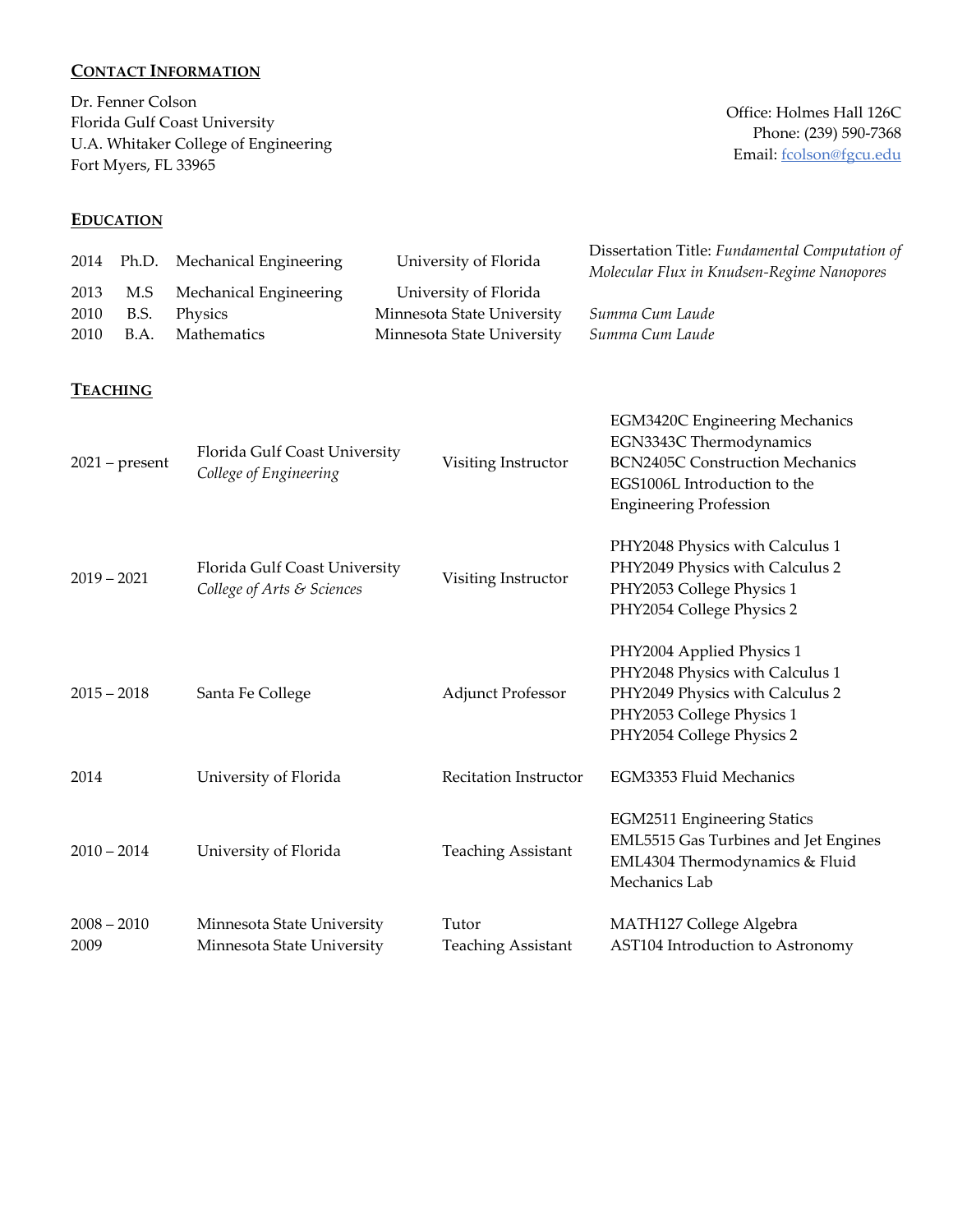## **RESEARCH**

#### *Publications*

| 2020 | Journal of Applied Physics | Theoretical Study of Fast Diffusion in Carbon Nanotubes        |
|------|----------------------------|----------------------------------------------------------------|
| 2019 | <b>Physical Review E</b>   | Statistical Method for Modeling Knudsen Diffusion in Nanopores |

### *Grant Awards*

| 2020 | Florida Gulf Coast University | Blair Scholarship (mentor)                               | \$5000 |
|------|-------------------------------|----------------------------------------------------------|--------|
| 2019 | Florida Gulf Coast University | Student Associates for a Greener Environment<br>(mentor) | \$600  |
| 2018 | Santa Fe College              | Sustainability Curriculum Grant                          | \$2300 |
| 2018 | Santa Fe College              | Natural Sciences Department Grant                        | \$1300 |
| 2017 | Santa Fe College              | Sustainability Curriculum Grant                          | \$1800 |
| 2009 | Minnesota State University    | Dille Foundation Research Grant                          | \$1000 |

# *Conference Presentations*

| 2018 | Southeast Society of the American Physical Society | Modeling Diffusion in Gaseous Nanopores                   |
|------|----------------------------------------------------|-----------------------------------------------------------|
| 2018 | Southeast Theoretical Chemistry Association        | Anomalous Knudsen Diffusion in Silicate Membranes         |
| 2018 | Transportation Research Board Annual Meeting       | Mobile Retroreflectivity Unit - Optimized Data Processing |
| 2013 |                                                    | Ultra-Compact Portable Power: Direct Methanol Fuel Cell   |
|      | Florida Energy Summit                              | Open-Cathode System                                       |
| 2010 | National High Magnetic Field Laboratory            | Heat Transfer in Helium-Injected Liquid Nitrogen          |
| 2010 | Minnesota State University                         | Temperature Control for NMR Spectroscopy                  |
| 2009 | Minnesota State University                         | Atomic Force Microscopy                                   |

## *Laboratory Experience*

| $2015 - 2017$<br>$2010 - 2014$ | Florida Department of Transportation<br>University of Florida | Research Assistant<br>Research Assistant | LabVIEW programming<br>MATLAB data analysis<br>Algorithm development<br>MATLAB modeling<br>Graduate research |
|--------------------------------|---------------------------------------------------------------|------------------------------------------|--------------------------------------------------------------------------------------------------------------|
| 2010                           | National High Magnetic Field Lab                              | Research Assistant                       | Experimental methods of heat transfer<br>LabVIEW programming                                                 |
| 2009                           | Wright-Patterson Air Force Research<br>Lab                    | Research Assistant                       | MATLAB data analysis<br>MATLAB image processing                                                              |
| $2008 - 2010$                  | Minnesota State University                                    | Research Assistant                       | Perl programming                                                                                             |

## *Other Written Work*

| 2020 | Lunar and Planetary Science Conference | Preliminary Experiments to Constrain the Effect of Cl on the Activity of |
|------|----------------------------------------|--------------------------------------------------------------------------|
|      |                                        | NiO in Silicate Melts Using Diffusion Profiles of Ni into Pt Wire Loops  |
| 2016 | Final Report to the Florida DOT        | Optimized Mobile Retroreflectivity Unit Data Processing Algorithms       |